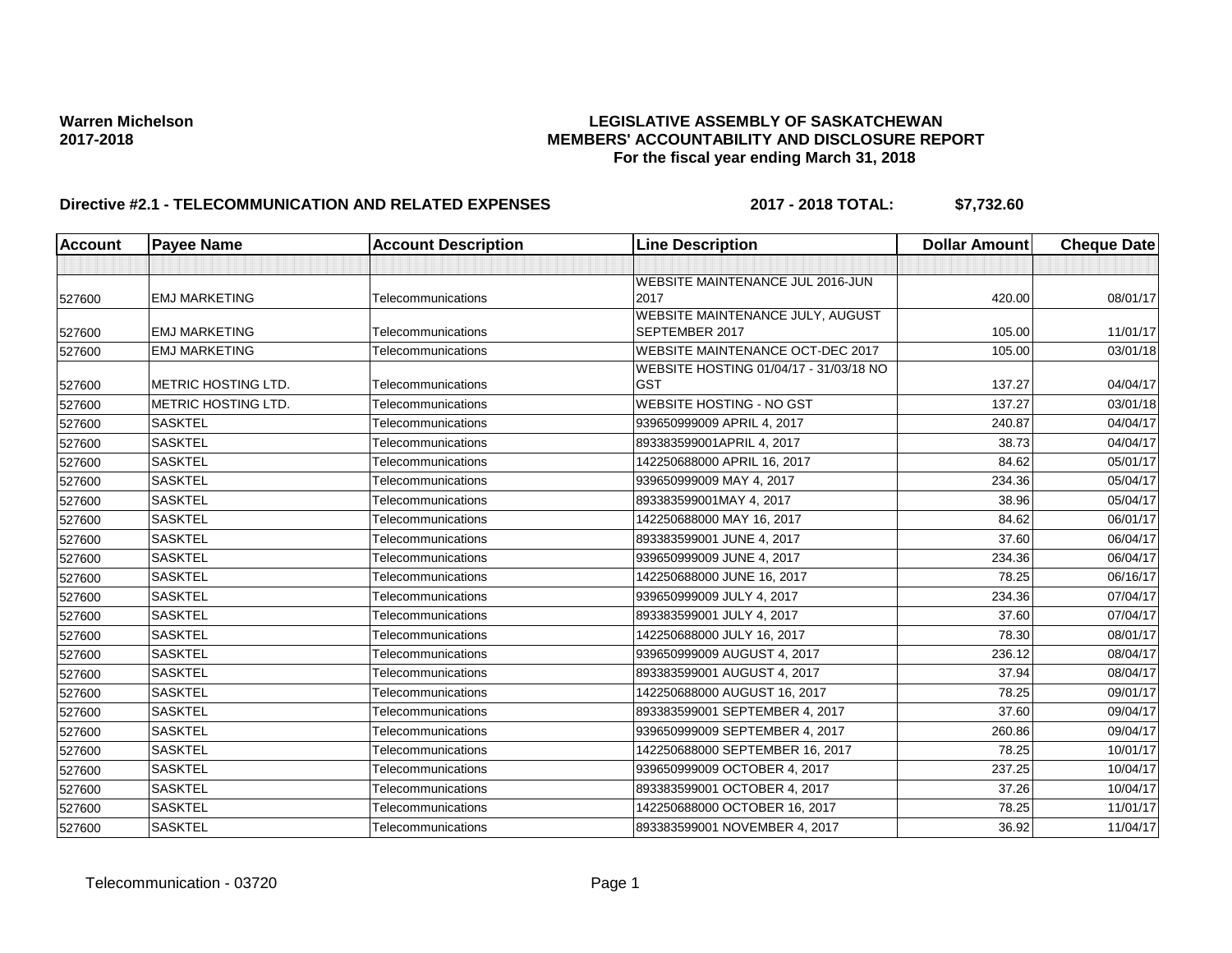### Warren Michelson **Michelson**<br>2017-2018 **LEGISLATIVE ASSEMBLY OF SASKATCHEWAN**<br>MEMBERS' ACCOUNTABILITY AND DISCLOSURE REF **2017-2018 MEMBERS' ACCOUNTABILITY AND DISCLOSURE REPORT For the fiscal year ending March 31, 2018**

# **Directive #2.1 - TELECOMMUNICATION AND RELATED EXPENSES 2017 - 2018 TOTAL: \$7,732.60**

| <b>Account</b> | <b>Payee Name</b> | <b>Account Description</b> | <b>Line Description</b>                | <b>Dollar Amount</b> | <b>Cheque Date</b> |
|----------------|-------------------|----------------------------|----------------------------------------|----------------------|--------------------|
|                |                   |                            |                                        |                      |                    |
| 527600         | <b>SASKTEL</b>    | Telecommunications         | 939650999009 NOVEMBER 4, 2017          | 227.56               | 11/04/17           |
| 527600         | <b>SASKTEL</b>    | Telecommunications         | 1422506880001                          | 95.42                | 12/01/17           |
| 527600         | <b>SASKTEL</b>    | Telecommunications         | 939650999009 DECEMBER 4, 2017          | 254.93               | 12/04/17           |
| 527600         | <b>SASKTEL</b>    | Telecommunications         | 893383599001 DECEMBER 4, 2017          | 36.92                | 12/04/17           |
| 527600         | <b>SASKTEL</b>    | Telecommunications         | 142250688000 DECEMBER 16, 2017         | 78.25                | 01/01/18           |
| 527600         | <b>SASKTEL</b>    | Telecommunications         | 939650999009 JANUARY 4, 2018           | 244.06               | 01/04/18           |
| 527600         | <b>SASKTEL</b>    | Telecommunications         | 893383599001 JANUARY 4, 2018           | 36.97                | 01/04/18           |
| 527600         | <b>SASKTEL</b>    | Telecommunications         | 142250688000 JANUARY 16, 2018          | 125.16               | 02/01/18           |
| 527600         | <b>SASKTEL</b>    | Telecommunications         | 939650999009 FEBRUARY 4, 2018          | 244.91               | 03/01/18           |
| 527600         | <b>SASKTEL</b>    | Telecommunications         | 1422506880000 FEBRUARY 16, 2018        | 81.11                | 03/01/18           |
| 527600         | <b>SASKTEL</b>    | Telecommunications         | 893383599001 FEBRUARY 4, 2018          | 37.26                | 03/01/18           |
| 527600         | <b>SASKTEL</b>    | Telecommunications         | 939650999009 MARCH 4, 2018             | 244.91               | 03/04/18           |
| 527600         | <b>SASKTEL</b>    | Telecommunications         | 893383599001 MARCH 4, 2018             | 37.26                | 03/04/18           |
| 527600         | <b>SASKTEL</b>    | Telecommunications         | 142250688000 MARCH 16, 2018            | 78.59                | 03/16/18           |
|                |                   |                            | <b>RTV - WARREN MICHELSON PERSONAL</b> |                      |                    |
| 527600         | <b>SASKTEL</b>    | Telecommunications         | <b>USE</b>                             | (30.00)              | 03/23/18           |
| 527600         | <b>SHAW CABLE</b> | Telecommunications         | APRIL 8 - MAY 7, 2017                  | 144.70               | 04/01/17           |
| 527600         | <b>SHAW CABLE</b> | Telecommunications         | MAY 8 - JUNE 7, 2017                   | 144.11               | 04/08/17           |
| 527600         | <b>SHAW CABLE</b> | Telecommunications         | JUNE 8 - JULY 7, 2017                  | 144.11               | 05/08/17           |
| 527600         | <b>SHAW CABLE</b> | Telecommunications         | <b>JULY 8 - AUGUST 7, 2017</b>         | 144.83               | 06/08/17           |
| 527600         | <b>SHAW CABLE</b> | Telecommunications         | AUGUST 17 - SEPTEMBER 17, 2017         | 147.29               | 08/01/17           |
| 527600         | <b>SHAW CABLE</b> | Telecommunications         | 055-6198-5548 SEP 8-OCT 7, 2017        | 147.29               | 08/08/17           |
| 527600         | <b>SHAW CABLE</b> | Telecommunications         | OCTOBER 8 - NOVEMBER 7, 2017           | 147.29               | 10/01/17           |
| 527600         | <b>SHAW CABLE</b> | Telecommunications         | NOVEMBER 8 - DECEMBER 7, 2017          | 147.29               | 10/08/17           |
| 527600         | <b>SHAW CABLE</b> | Telecommunications         | JANUARY 7 0 FEBRUARY 7, 2018           | 147.29               | 12/08/17           |
| 527600         | <b>SHAW CABLE</b> | Telecommunications         | DECEMBER 8, 2017 - JANUARY 7, 2018     | 147.29               | 12/08/17           |
| 527600         | <b>SHAW CABLE</b> | Telecommunications         | FEBRUARY 8 - MARCH 7, 2018             | 150.24               | 02/01/18           |
| 527600         | <b>SHAW CABLE</b> | Telecommunications         | 055-6198-5548 MAR 8-APR 7, 2018        | 147.29               | 03/01/18           |
| 530600         | <b>SASKTEL</b>    | Placement - Tender Ads     | 939650999009 APRIL 4, 2017             | 61.20                | 04/04/17           |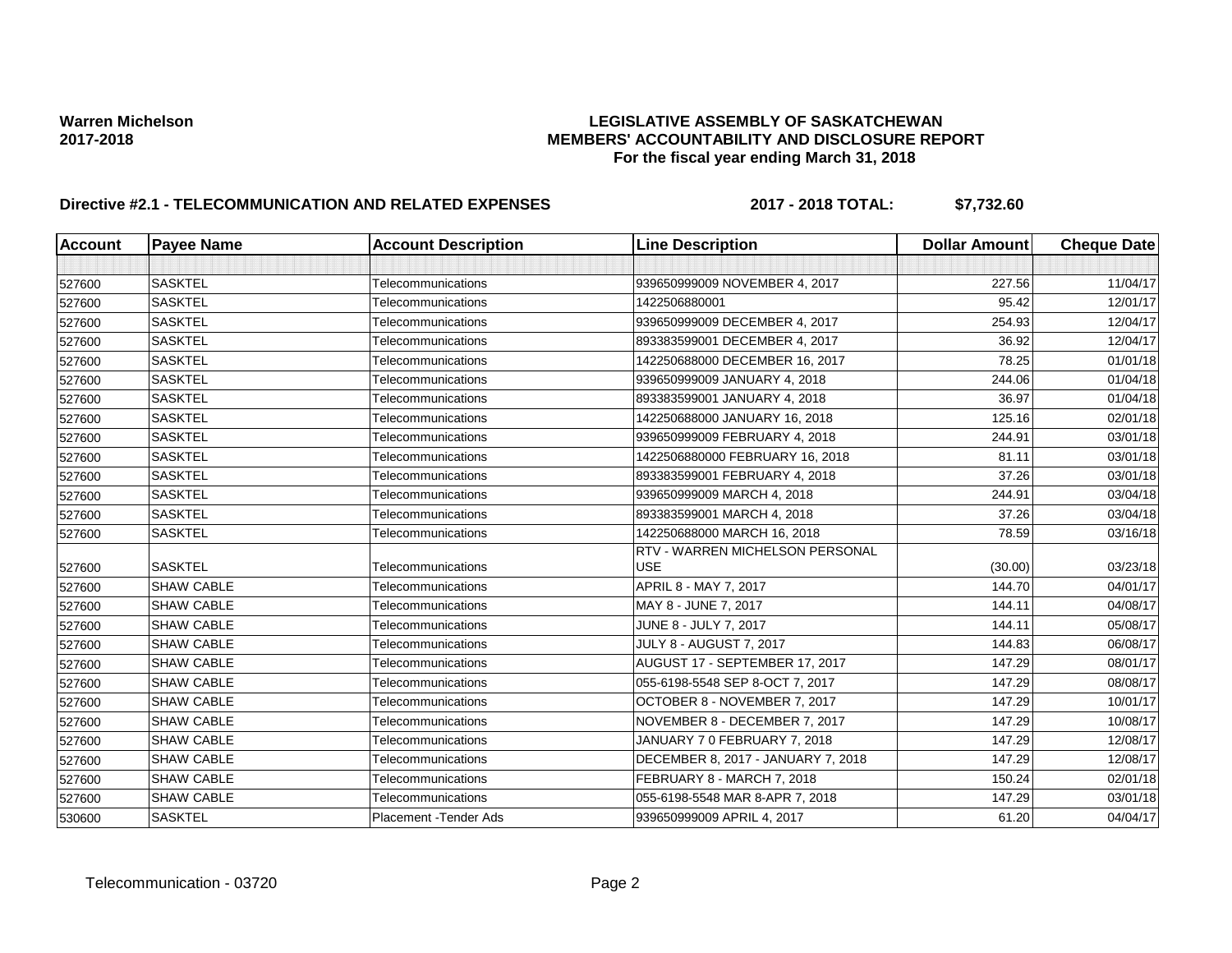### Warren Michelson **Michelson**<br>2017-2018 **LEGISLATIVE ASSEMBLY OF SASKATCHEWAN**<br>MEMBERS' ACCOUNTABILITY AND DISCLOSURE REF **2017-2018 MEMBERS' ACCOUNTABILITY AND DISCLOSURE REPORT For the fiscal year ending March 31, 2018**

# **Directive #2.1 - TELECOMMUNICATION AND RELATED EXPENSES 2017 - 2018 TOTAL: \$7,732.60**

| <b>Account</b> | <b>Payee Name</b> | <b>Account Description</b> | <b>Line Description</b>        | Dollar Amount | <b>Cheque Date</b> |
|----------------|-------------------|----------------------------|--------------------------------|---------------|--------------------|
|                |                   |                            |                                |               |                    |
| 530600         | <b>SASKTEL</b>    | Placement - Tender Ads     | 939650999009 MAY 4, 2017       | 61.20         | 05/04/17           |
| 530600         | <b>SASKTEL</b>    | Placement - Tender Ads     | 939650999009 JUNE 4, 2017      | 61.20         | 06/04/17           |
| 530600         | <b>SASKTEL</b>    | Placement - Tender Ads     | 939650999009 JULY 4, 2017      | 61.20         | 07/04/17           |
| 530600         | <b>SASKTEL</b>    | Placement - Tender Ads     | 939650999009 AUGUST 4, 2017    | 61.20         | 08/04/17           |
| 530600         | <b>SASKTEL</b>    | Placement - Tender Ads     | 939650999009 SEPTEMBER 4, 2017 | 61.20         | 09/04/17           |
| 530600         | <b>SASKTEL</b>    | Placement - Tender Ads     | 939650999009 OCTOBER 4, 2017   | 61.20         | 10/04/17           |
| 530600         | <b>SASKTEL</b>    | Placement - Tender Ads     | 939650999009 NOVEMBER 4, 2017  | 61.20         | 11/04/17           |
| 530600         | <b>SASKTEL</b>    | Placement - Tender Ads     | 939650999009 DECEMBER 4, 2017  | 61.20         | 12/04/17           |
| 530600         | <b>SASKTEL</b>    | Placement - Tender Ads     | 939650999009 JANUARY 4, 2018   | 61.20         | 01/04/18           |
| 530600         | <b>SASKTEL</b>    | Placement - Tender Ads     | 939650999009 FEBRUARY 4, 2018  | 61.20         | 03/01/18           |
| 530600         | <b>SASKTEL</b>    | Placement - Tender Ads     | 939650999009 MARCH 4, 2018     | 61.20         | 03/04/18           |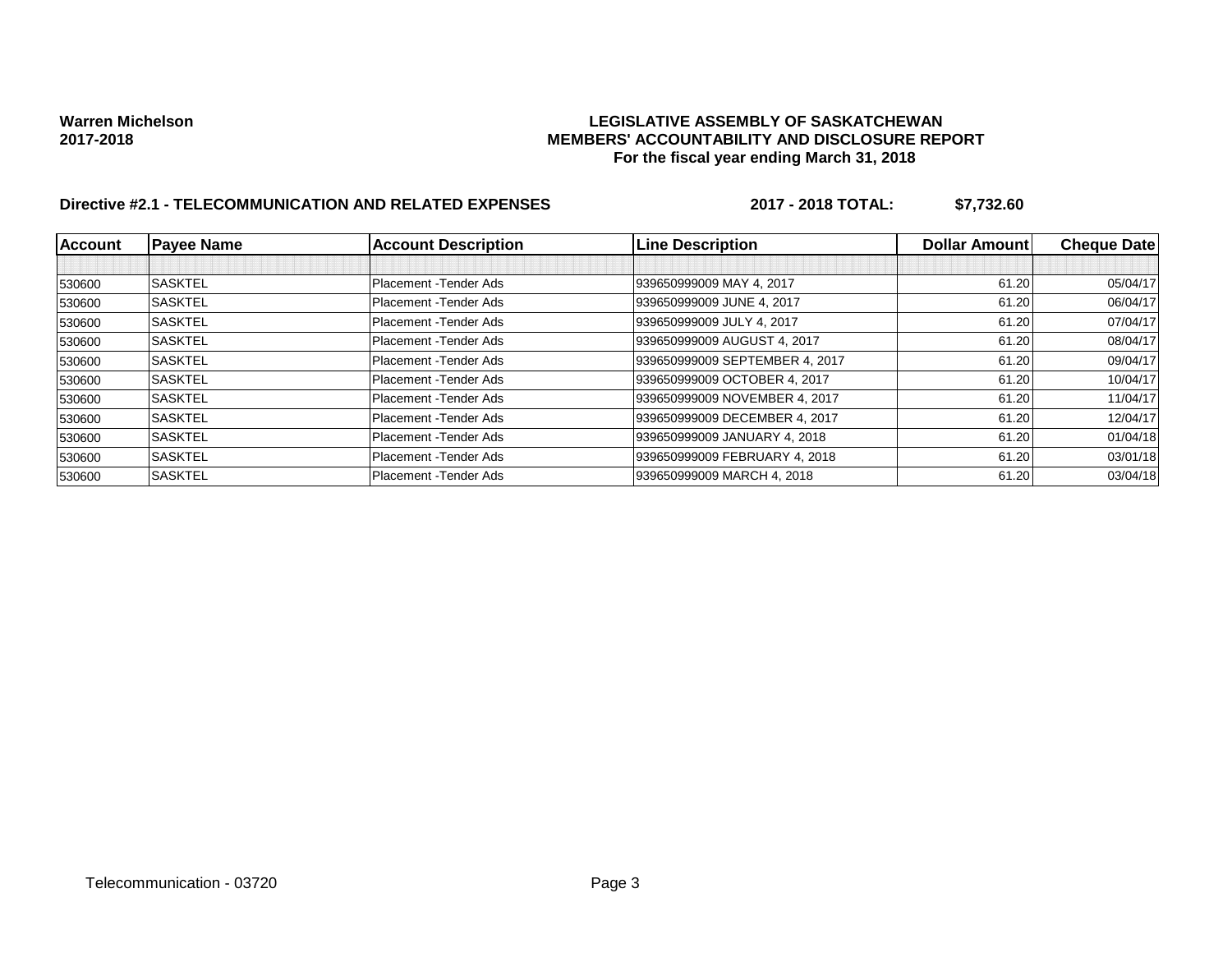### **LEGISLATIVE ASSEMBLY OF SASKATCHEWAN MEMBERS' ACCOUNTABILITY AND DISCLOSURE REPORT For the fiscal year ending March 31, 2018**

## **Directive #3.1 - MLA TRAVEL AND LIVING EXPENSES 2017 - 2018 TOTAL: \$16,599.12**

| <b>Account</b> | <b>Payee Name</b>    | <b>Account Description</b> | <b>Line Description</b>            | <b>Dollar Amount</b> | <b>Cheque Date</b> |
|----------------|----------------------|----------------------------|------------------------------------|----------------------|--------------------|
|                |                      |                            |                                    |                      |                    |
| 541900         | MICHELSON, WARREN D. | Elected Rep - Travel       | MLA TRAVEL APRIL 23 - 29, 2017     | 605.22               | 05/04/17           |
| 541900         | MICHELSON, WARREN D. | Elected Rep - Travel       | MLA TRAVEL APRIL 3 - 21, 2017      | 1,020.00             | 05/04/17           |
| 541900         | MICHELSON, WARREN D. | Elected Rep - Travel       | MLA TRAVEL MAY 1 - 16, 2017        | 1,195.15             | 06/08/17           |
| 541900         | MICHELSON, WARREN D. | Elected Rep - Travel       | MLA TRAVEL MAY 17 - 31, 2017       | 481.90               | 06/08/17           |
| 541900         | MICHELSON, WARREN D. | Elected Rep - Travel       | MLA TRAVEL JUNE 1-26, 2017         | 850.40               | 07/05/17           |
| 541900         | MICHELSON, WARREN D. | Elected Rep - Travel       | MLA TRAVEL JUNE 27-29, 2017        | 89.58                | 07/05/17           |
| 541900         | MICHELSON, WARREN D. | Elected Rep - Travel       | MLA TRAVEL JULY 1 - 29, 2017       | 592.22               | 08/03/17           |
| 541900         | MICHELSON, WARREN D. | Elected Rep - Travel       | MLA TRAVEL JULY 8 - 12, 2017       | 2,087.97             | 08/03/17           |
| 541900         | MICHELSON, WARREN D. | Elected Rep - Travel       | MLA TRAVEL AUGUST 2-29, 2017       | 873.88               | 09/05/17           |
| 541900         | MICHELSON, WARREN D. | Elected Rep - Travel       | MLA TRAVEL SEPTEMBER 22 - 29, 2017 | 203.10               | 10/05/17           |
| 541900         | MICHELSON, WARREN D. | Elected Rep - Travel       | MLA TRAVEL SEPTEMBER 1 - 21, 2017  | 642.95               | 10/05/17           |
| 541900         | MICHELSON, WARREN D. | Elected Rep - Travel       | MLA TRAVEL OCTOBER 4 - 31, 2017    | 1,272.25             | 11/09/17           |
| 541900         | MICHELSON, WARREN D. | Elected Rep - Travel       | MLA TRAVEL NOVEMBER 1 - 17, 2017   | 1,052.75             | 12/08/17           |
| 541900         | MICHELSON, WARREN D. | Elected Rep - Travel       | MLA TRAVEL NOVEMBER 18 - 20, 2017  | 1,453.70             | 12/08/17           |
| 541900         | MICHELSON, WARREN D. | Elected Rep - Travel       | MLA TRAVEL NOVEMBER 16, 2017       | 10.00                | 12/21/17           |
| 541900         | MICHELSON, WARREN D. | Elected Rep - Travel       | MLA TRAVEL DECEMBER 19 - 31, 2017  | 221.60               | 01/04/18           |
| 541900         | MICHELSON, WARREN D. | Elected Rep - Travel       | MLA TRAVEL DECEMBER 2 - 18, 2017   | 873.45               | 01/04/18           |
| 541900         | MICHELSON, WARREN D. | Elected Rep - Travel       | MLA TRAVEL JANUARY 1 - 31, 2018    | 625.25               | 02/08/18           |
| 541900         | MICHELSON, WARREN D. | Elected Rep - Travel       | MLA TRAVEL FEBRUARY 3 - 28, 2018   | 672.35               | 03/08/18           |
| 541900         | MICHELSON, WARREN D. | Elected Rep - Travel       | MLA TRAVEL MARCH 1 - 17, 2018      | 921.50               | 03/31/18           |
| 541900         | MICHELSON, WARREN D. | Elected Rep - Travel       | MLA TRAVEL MARCH 18 - 29, 2018     | 853.90               | 03/31/18           |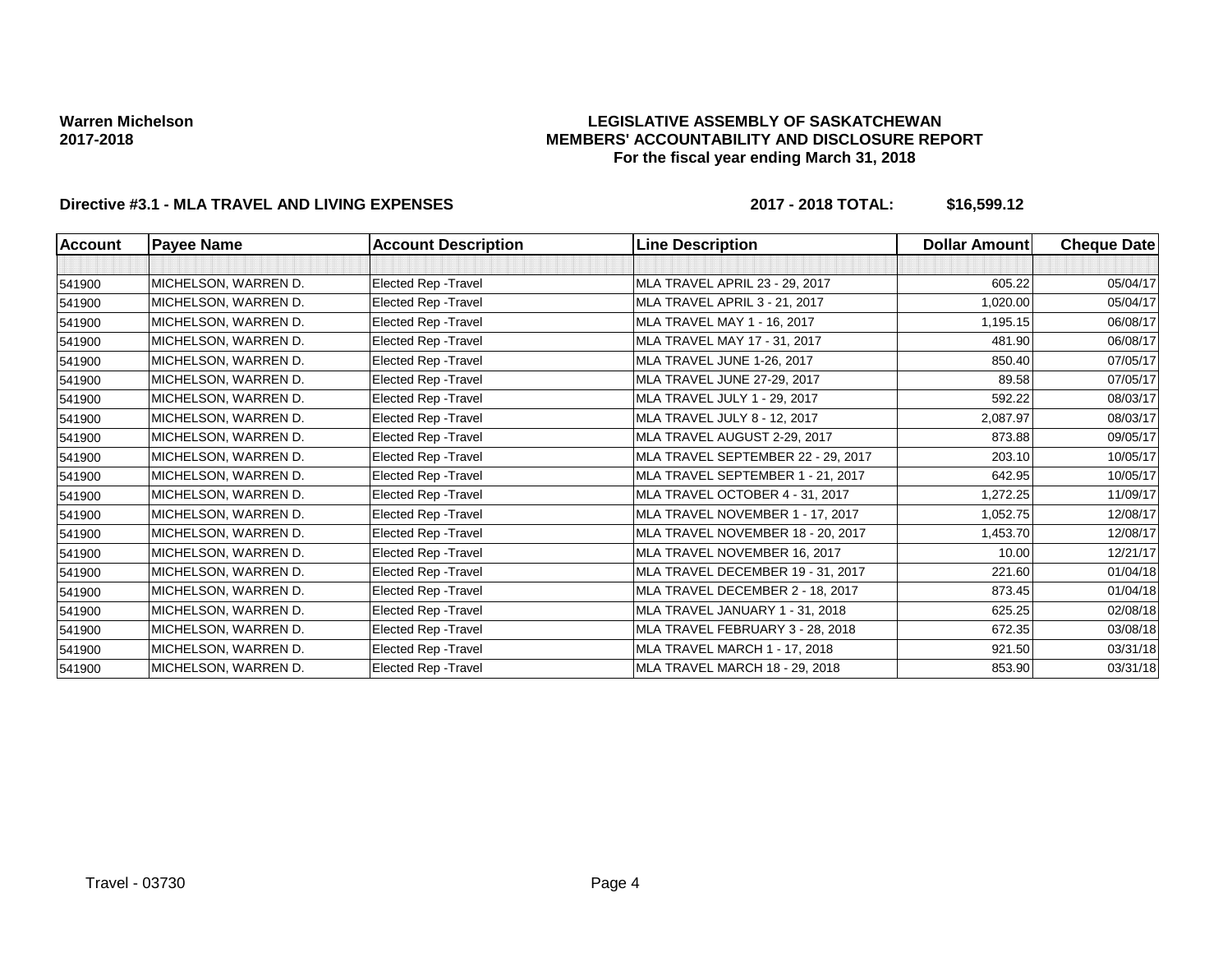### **LEGISLATIVE ASSEMBLY OF SASKATCHEWAN MEMBERS' ACCOUNTABILITY AND DISCLOSURE REPORT For the fiscal year ending March 31, 2018**

| <b>Account</b>   | <b>Payee Name</b>                                   | <b>Account Description</b>                                 | <b>Line Description</b>                               | <b>Dollar Amount</b> | <b>Cheque Date</b>   |
|------------------|-----------------------------------------------------|------------------------------------------------------------|-------------------------------------------------------|----------------------|----------------------|
|                  |                                                     |                                                            |                                                       |                      |                      |
| 521372           | ANDY HAMILTON PHOTOGRAPHY                           | Photographer's Services                                    | PHOTOGRAPHIC SERVICES                                 | 212.00               | 12/01/17             |
| 522000           | ICR COMMERCIAL REAL ESTATE                          | Rent of Ground, Buildings and Other Space                  | APRIL CONSTITUENCY OFFICE RENT                        | 800.00               | 04/01/17             |
| 522000           | <b>ICR COMMERCIAL REAL ESTATE</b>                   | Rent of Ground, Buildings and Other Space                  | MAY 2017 MLA OFFICE RENT                              | 800.00               | 04/12/17             |
| 522000           | ICR COMMERCIAL REAL ESTATE                          | Rent of Ground, Buildings and Other Space                  | JUNE 2017 MLA OFFICE RENT                             | 800.00               | 05/19/17             |
| 522000           | <b>ICR COMMERCIAL REAL ESTATE</b>                   | Rent of Ground, Buildings and Other Space                  | JULY 2017 MLA OFFICE RENT                             | 800.00               | 06/07/17             |
| 522000           | ICR COMMERCIAL REAL ESTATE                          | Rent of Ground, Buildings and Other Space                  | <b>AUG. OFFICE RENT</b>                               | 800.00               | 07/12/17             |
| 522000           | <b>ICR COMMERCIAL REAL ESTATE</b>                   | Rent of Ground, Buildings and Other Space                  | SEPTEMBER 2017 MLA OFFICE RENT W.<br><b>MICHELSON</b> | 800.00               | 08/14/17             |
| 522000           | ICR COMMERCIAL REAL ESTATE                          | Rent of Ground, Buildings and Other Space                  | OCTOBER 2017 MLA OFFICE RENT                          | 800.00               | 09/15/17             |
| 522000           | ICR COMMERCIAL REAL ESTATE                          | Rent of Ground, Buildings and Other Space                  | NOVEMBER 2017 MLA OFFICE RENT                         | 800.00               | 10/18/17             |
| 522000           | ICR COMMERCIAL REAL ESTATE                          | Rent of Ground, Buildings and Other Space                  | DECEMBER 2017 MLA OFFICE RENT                         | 800.00               | 11/10/17             |
| 522000           | ICR COMMERCIAL REAL ESTATE                          | Rent of Ground, Buildings and Other Space                  | JANUARY 2018 MLA OFFICE RENT                          | 800.00               | 01/01/18             |
| 522000           | ICR COMMERCIAL REAL ESTATE                          | Rent of Ground, Buildings and Other Space                  | FEBRUARY 2018 MLA OFFICE RENT                         | 800.00               | 01/17/18             |
| 522000           | <b>ICR COMMERCIAL REAL ESTATE</b>                   | Rent of Ground, Buildings and Other Space                  | MARCH 2018 MLA OFFICE RENT                            | 800.00               | 02/08/18             |
| 522200           | MINISTER OF FINANCE-MINISTRY<br>OF CENTRAL SERVICES | <b>Rent of Photocopiers</b>                                | PHOTOCOPIER SERVICE FEE 2017/18                       | 100.00               | 12/01/17             |
|                  |                                                     |                                                            | <b>RTV - WARREN MICHELSON PERSONAL</b>                |                      |                      |
| 522200<br>522200 | <b>SASKTEL</b><br>TOSHIBA BUSINESS SOLUTIONS        | <b>Rent of Photocopiers</b><br><b>Rent of Photocopiers</b> | <b>USE</b><br><b>COPIER CHARGES</b>                   | (20.00)<br>124.40    | 03/23/18<br>04/01/17 |
| 522200           | TOSHIBA BUSINESS SOLUTIONS                          | Rent of Photocopiers                                       | <b>COPIER CHARGES</b>                                 | 108.28               | 04/01/17             |
| 522200           | TOSHIBA BUSINESS SOLUTIONS                          | Rent of Photocopiers                                       | <b>COPIER CHARGES</b>                                 | 118.04               | 05/01/17             |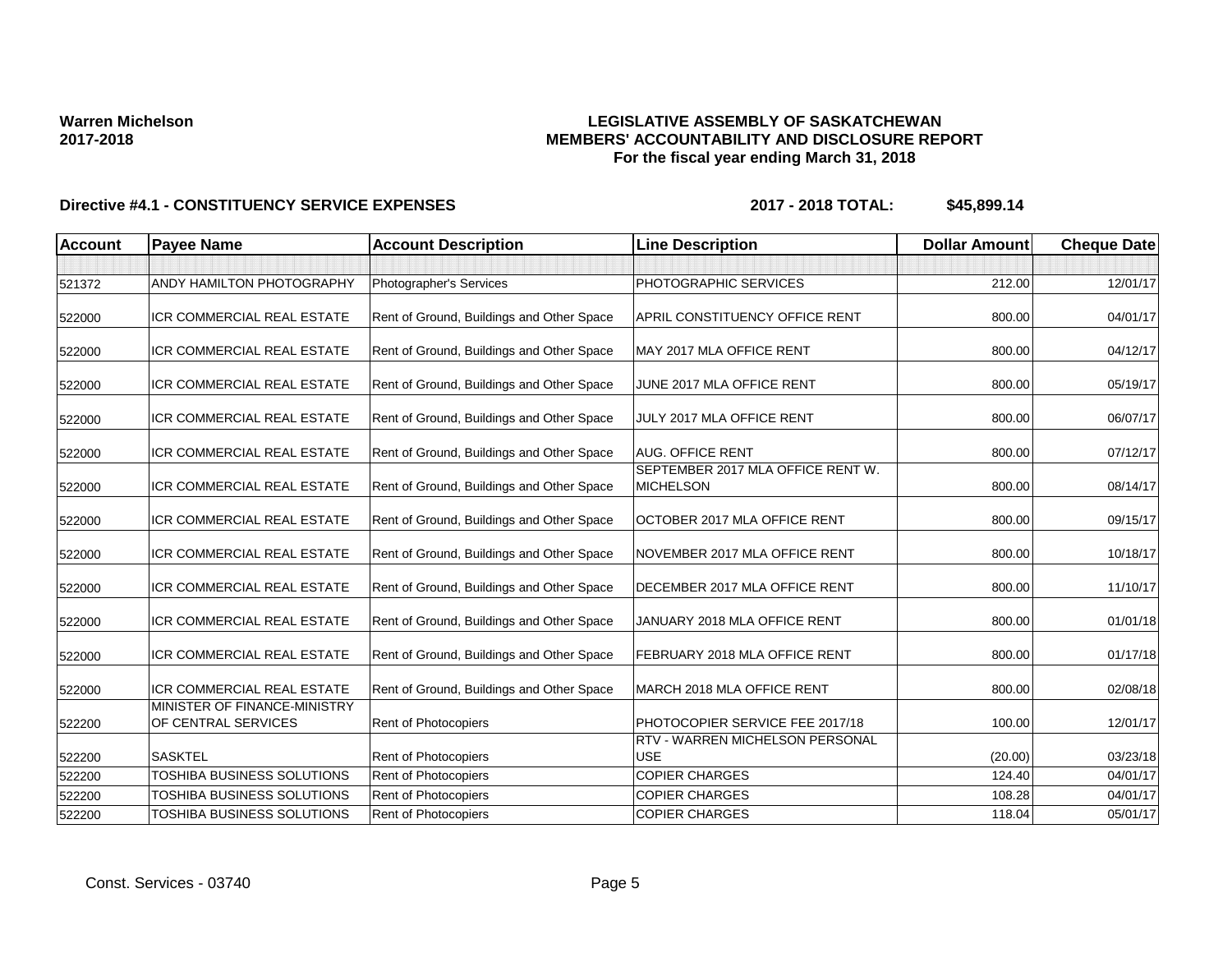### **LEGISLATIVE ASSEMBLY OF SASKATCHEWAN MEMBERS' ACCOUNTABILITY AND DISCLOSURE REPORT For the fiscal year ending March 31, 2018**

| Account | <b>Payee Name</b>                                   | <b>Account Description</b>           | <b>Line Description</b>                               | <b>Dollar Amount</b> | <b>Cheque Date</b> |
|---------|-----------------------------------------------------|--------------------------------------|-------------------------------------------------------|----------------------|--------------------|
|         |                                                     |                                      |                                                       |                      |                    |
| 522200  | TOSHIBA BUSINESS SOLUTIONS                          | Rent of Photocopiers                 | <b>COPIER CHARGES</b>                                 | 110.58               | 06/01/17           |
| 522200  | TOSHIBA BUSINESS SOLUTIONS                          | <b>Rent of Photocopiers</b>          | <b>COPIER CHARGES</b>                                 | 53.33                | 07/01/17           |
| 522200  | TOSHIBA BUSINESS SOLUTIONS                          | Rent of Photocopiers                 | <b>COPIER CHARGES</b>                                 | 98.00                | 08/01/17           |
| 522200  | TOSHIBA BUSINESS SOLUTIONS                          | Rent of Photocopiers                 | <b>COPIER CHARGES</b>                                 | 74.13                | 09/01/17           |
| 522200  | TOSHIBA BUSINESS SOLUTIONS                          | Rent of Photocopiers                 | <b>COPIER CHARGES</b>                                 | 83.08                | 09/01/17           |
| 522200  | TOSHIBA BUSINESS SOLUTIONS                          | Rent of Photocopiers                 | <b>COPIER CHARGES</b>                                 | 113.09               | 10/01/17           |
| 522200  | TOSHIBA BUSINESS SOLUTIONS                          | Rent of Photocopiers                 | <b>COPIER CHARGES</b>                                 | 103.59               | 11/01/17           |
| 522200  | TOSHIBA BUSINESS SOLUTIONS                          | Rent of Photocopiers                 | <b>COPIER CHARGES</b>                                 | 90.56                | 12/01/17           |
| 522200  | TOSHIBA BUSINESS SOLUTIONS                          | Rent of Photocopiers                 | <b>COPIER CHARGES</b>                                 | 88.46                | 01/01/18           |
| 522200  | TOSHIBA BUSINESS SOLUTIONS                          | Rent of Photocopiers                 | <b>COPIER CHARGES</b>                                 | 85.51                | 03/01/18           |
| 522200  | TOSHIBA BUSINESS SOLUTIONS                          | Rent of Photocopiers                 | <b>COPIER CHARGES</b>                                 | 94.99                | 03/01/18           |
| 522200  | TOSHIBA BUSINESS SOLUTIONS                          | <b>Rent of Photocopiers</b>          | <b>COPIER CHARGES</b>                                 | 74.13                | 03/26/18           |
| 522500  | HERITAGE INSURANCE LTD.                             | <b>Insurance Premiums</b>            | INSURANCE POLICY C70058760-0 2017/18                  | 436.72               | 12/11/17           |
|         | MICHELSON, WARREN D.                                | <b>Maintenance Contracts</b>         | <b>REIMB: FIRE EXTINGUISHER</b><br><b>MAINTENANCE</b> | 8.93                 | 10/01/17           |
| 524600  | <b>FLAG SHOP</b>                                    | Postal, Courier, Freight and Related | SASKATCHEWAN FLAGS                                    | 15.90                | 09/01/17           |
| 525000  | MICHELSON, WARREN D.                                | Postal, Courier, Freight and Related | REIMB: POSTAGE/BOTTLED WATER                          | 89.25                | 10/16/17           |
| 525000  |                                                     |                                      | <b>POSTAGE</b>                                        | 189.21               | 12/11/17           |
| 525000  | MICHELSON, WARREN D.                                | Postal, Courier, Freight and Related | REIMB: POSTAGE/ADVERTISING/OFFICE                     |                      |                    |
| 525000  | MICHELSON, WARREN D.                                | Postal, Courier, Freight and Related | <b>SUPPLIES</b>                                       | 89.25                | 03/16/18           |
| 525000  | MINISTER OF FINANCE-MINISTRY<br>OF CENTRAL SERVICES | Postal, Courier, Freight and Related | APRIL 2017 MAIL SERVICES                              | 40.97                | 06/09/17           |
| 525000  | MINISTER OF FINANCE-MINISTRY<br>OF CENTRAL SERVICES | Postal, Courier, Freight and Related | MAY 2017 MAIL SERVICES                                | 40.97                | 07/05/17           |
| 525000  | MINISTER OF FINANCE-MINISTRY<br>OF CENTRAL SERVICES | Postal, Courier, Freight and Related | JUNE 2017 MAIL SERVICES                               | 41.00                | 08/01/17           |
| 525000  | MINISTER OF FINANCE-MINISTRY<br>OF CENTRAL SERVICES | Postal, Courier, Freight and Related | <b>JULY 2017 MAIL SERVICES</b>                        | 42.05                | 10/01/17           |
| 525000  | MINISTER OF FINANCE-MINISTRY<br>OF CENTRAL SERVICES | Postal, Courier, Freight and Related | <b>AUGUST 2017 MAIL SERVICES</b>                      | 42.05                | 10/01/17           |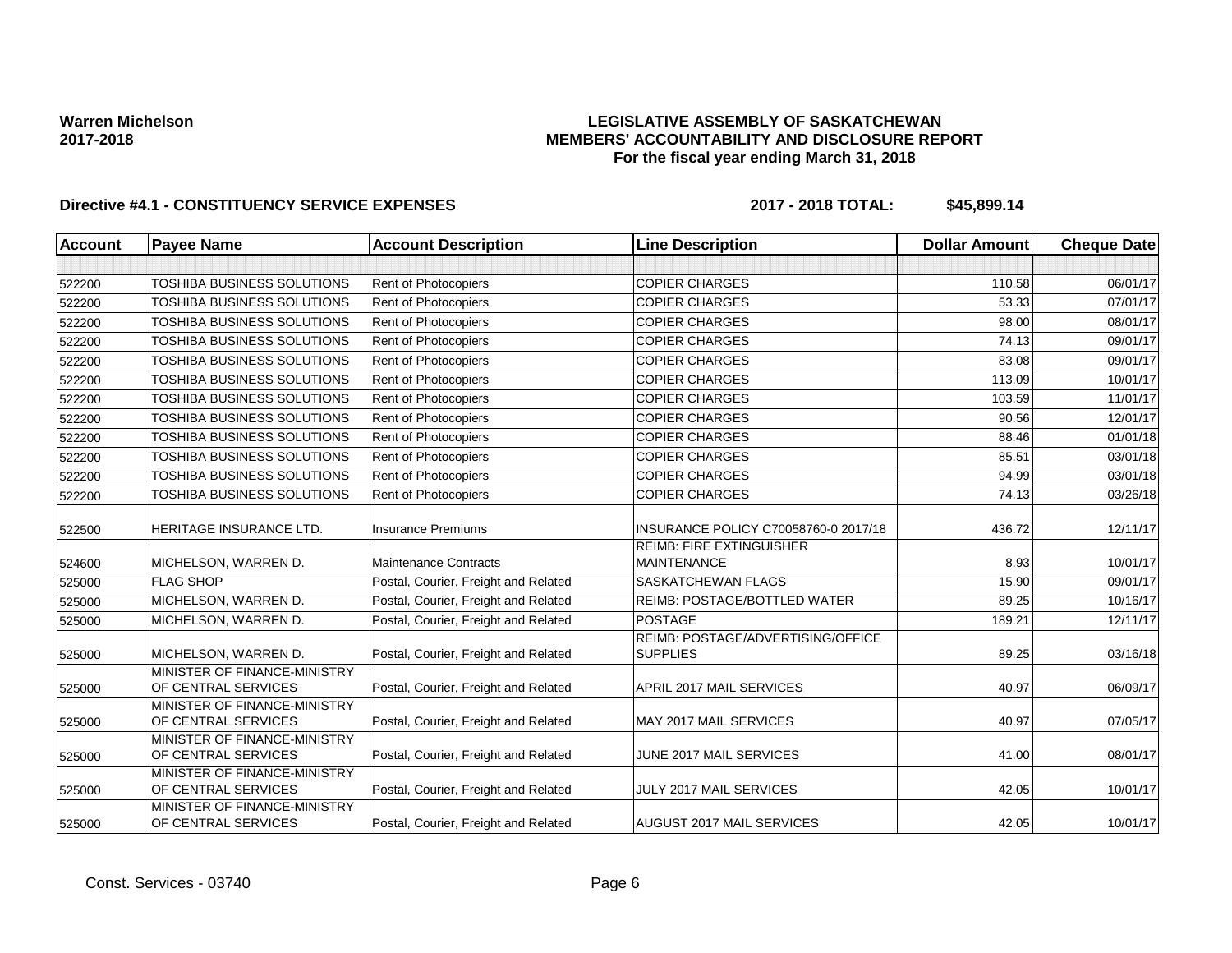### **LEGISLATIVE ASSEMBLY OF SASKATCHEWAN MEMBERS' ACCOUNTABILITY AND DISCLOSURE REPORT For the fiscal year ending March 31, 2018**

| <b>Account</b> | <b>Payee Name</b>                                   | <b>Account Description</b>           | <b>Line Description</b>                | <b>Dollar Amount</b> | <b>Cheque Date</b> |
|----------------|-----------------------------------------------------|--------------------------------------|----------------------------------------|----------------------|--------------------|
|                |                                                     |                                      |                                        |                      |                    |
| 525000         | MINISTER OF FINANCE-MINISTRY<br>OF CENTRAL SERVICES | Postal, Courier, Freight and Related | OCTOBER 2017 MAIL SERVICES             | 42.09                | 12/01/17           |
| 525000         | MINISTER OF FINANCE-MINISTRY<br>OF CENTRAL SERVICES | Postal, Courier, Freight and Related | SEPTEMBER 2017 MAIL SERVICES           | 42.09                | 12/01/17           |
| 525000         | MINISTER OF FINANCE-MINISTRY<br>OF CENTRAL SERVICES | Postal, Courier, Freight and Related | NOVEMBER 2017 MAIL SERVICES            | 42.09                | 01/01/18           |
| 525000         | MINISTER OF FINANCE-MINISTRY<br>OF CENTRAL SERVICES | Postal, Courier, Freight and Related | DECEMBER 2017 MAIL SERVICES            | 1,232.18             | 03/01/18           |
| 525000         | MINISTER OF FINANCE-MINISTRY<br>OF CENTRAL SERVICES | Postal, Courier, Freight and Related | JANUARY 2018 MAIL SERVICES             | 42.09                | 03/08/18           |
| 525000         | MINISTER OF FINANCE-MINISTRY<br>OF CENTRAL SERVICES | Postal, Courier, Freight and Related | FEBRUARY 2018 MAIL SERVICES            | 42.13                | 03/22/18           |
| 525000         | MINISTER OF FINANCE-MINISTRY<br>OF CENTRAL SERVICES | Postal, Courier, Freight and Related | MARCH 2018 MAIL SERVICES               | 42.11                | 03/31/18           |
| 528000         | <b>DYCK, LAMONT</b>                                 | <b>Support Services</b>              | <b>TECHNICAL SERVICE</b>               | 730.00               | 10/01/17           |
| 528000         | <b>E-Z-TECH COMPUTERS INC.</b>                      | <b>Support Services</b>              | <b>TECH SERVICE - NO GST</b>           | 31.80                | 10/02/17           |
| 528000         | <b>E-Z-TECH COMPUTERS INC.</b>                      | <b>Support Services</b>              | <b>TECHNICAL SERVICE</b>               | 47.70                | 01/01/18           |
| 529200         | <b>MICHELSON, WARREN D.</b>                         | Professional Development             | <b>REIMB: PROFESSIONAL DEVELOPMENT</b> | 160.00               | 05/01/17           |
| 529200         | MICHELSON. WARREN D.                                | Professional Development             | <b>REIMB: CONFERENCE REGISTRATION</b>  | 472.58               | 08/22/17           |
| 530300         | <b>MARU GROUP CANADA INC.</b>                       | Primary Research/Focus group         | AD HOC CONSULTING - NO GST             | 607.15               | 07/01/17           |
| 530300         | <b>MARU GROUP CANADA INC.</b>                       | Primary Research/Focus group         | AD HOC CONSULTING - NO GST             | 646.74               | 01/01/18           |
| 530300         | <b>MARU GROUP CANADA INC.</b>                       | Primary Research/Focus group         | AD HOC CONSULTING - NO GST             | 632.97               | 03/01/18           |
| 530500         | 101142236 SASKATCHEWAN LTD.                         | Media Placement                      | ADVERTISING APRIL TO AUGUST            | 1,083.35             | 04/01/17           |
| 530500         | 101142236 SASKATCHEWAN LTD.                         | Media Placement                      | ADVERTISING - NO GST                   | 1,300.00             | 10/01/17           |
| 530500         | 101142236 SASKATCHEWAN LTD.                         | Media Placement                      | ADVERTISING - NO GST                   | 700.00               | 11/01/17           |
| 530500         | 101142236 SASKATCHEWAN LTD.                         | Media Placement                      | ADVERTISING - NO GST                   | 1,400.00             | 11/01/17           |
| 530500         | 101142236 SASKATCHEWAN LTD.                         | Media Placement                      | <b>ADVERTISING</b>                     | 225.00               | 01/01/18           |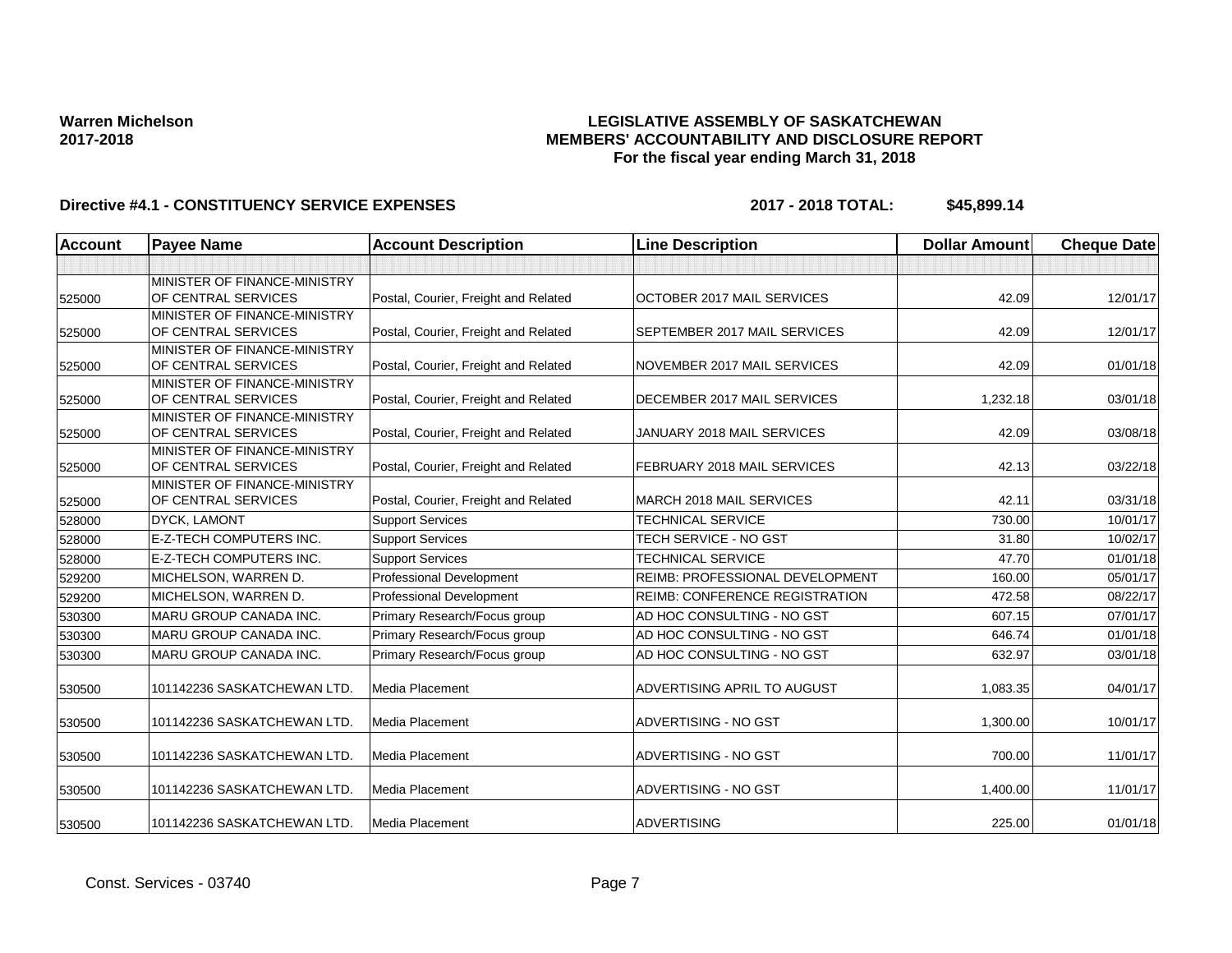### **LEGISLATIVE ASSEMBLY OF SASKATCHEWAN MEMBERS' ACCOUNTABILITY AND DISCLOSURE REPORT For the fiscal year ending March 31, 2018**

| <b>Account</b> | <b>Payee Name</b>                             | <b>Account Description</b> | <b>Line Description</b>                              | <b>Dollar Amount</b> | <b>Cheque Date</b> |
|----------------|-----------------------------------------------|----------------------------|------------------------------------------------------|----------------------|--------------------|
|                |                                               |                            |                                                      |                      |                    |
| 530500         | 101142236 SASKATCHEWAN LTD.                   | <b>Media Placement</b>     | <b>ADVERTISING</b>                                   | 199.00               | 01/01/18           |
| 530500         | 101142236 SASKATCHEWAN LTD.                   | <b>Media Placement</b>     | <b>ADVERTISING</b>                                   | 315.00               | 01/01/18           |
| 530500         | 101142236 SASKATCHEWAN LTD.                   | Media Placement            | <b>ADVERTISING</b>                                   | 1.000.00             | 03/01/18           |
| 530500         | <b>FABMAR COMMUNICATIONS LTD</b>              | <b>Media Placement</b>     | ADVERTISING - NO GST                                 | 52.16                | 03/01/18           |
| 530500         | <b>FABMAR COMMUNICATIONS LTD</b>              | Media Placement            | ADVERTISING - NO GST                                 | 52.16                | 03/01/18           |
| 530500         | <b>GOLDEN WEST BROADCASTING</b><br>LTD.       | Media Placement            | ADVERTISING - NO GST                                 | 34.23                | 03/01/18           |
| 530500         | <b>GOLDEN WEST BROADCASTING</b><br>LTD.       | <b>Media Placement</b>     | <b>ADVERTISING</b>                                   | 66.98                | 03/01/18           |
| 530500         | <b>GOLDEN WEST BROADCASTING</b><br>LTD.       | Media Placement            | ADVERTISING - NO GST                                 | 80.37                | 03/01/18           |
| 530500         | HARVARD BROADCASTING INC.                     | Media Placement            | <b>ADVERTISING</b>                                   | 159.70               | 03/01/18           |
| 530500         | <b>JIM PATTISON BROADCAST</b><br><b>GROUP</b> | <b>Media Placement</b>     | <b>ADVERTISING</b>                                   | 69.07                | 03/01/18           |
| 530500         | <b>JIM PATTISON BROADCAST</b><br><b>GROUP</b> | Media Placement            | <b>ADVERTISING</b>                                   | 72.14                | 03/01/18           |
| 530500         | MICHELSON, WARREN D.                          | Media Placement            | <b>ADVERTISING</b>                                   | 125.00               | 11/01/17           |
| 530500         | MICHELSON, WARREN D.                          | Media Placement            | REIMB: POSTAGE/ADVERTISING/OFFICE<br><b>SUPPLIES</b> | 100.00               | 03/16/18           |
| 530500         | MILLER BASEBALL                               | Media Placement            | <b>ADVERTISING</b>                                   | 600.00               | 05/01/17           |
| 530500         | <b>MILLER BASEBALL</b>                        | Media Placement            | <b>ADVERTISING</b>                                   | 600.00               | 06/01/17           |
|                | <b>MOOSE JAW &amp; DISTRICT</b>               |                            |                                                      |                      |                    |
| 530500         | <b>CHAMBER OF COMMERCE</b>                    | Media Placement            | <b>ADVERTISING</b>                                   | 280.00               | 06/01/17           |
| 530500         | MOOSE JAW EXPRESS.COM                         | Media Placement            | <b>ADVERTISING</b>                                   | 200.00               | 04/12/17           |
| 530500         | MOOSE JAW EXPRESS.COM                         | Media Placement            | <b>ADVERTISING</b>                                   | 200.00               | 05/01/17           |
| 530500         | MOOSE JAW EXPRESS.COM                         | Media Placement            | <b>ADVERTISING</b>                                   | 297.50               | 05/04/17           |
| 530500         | MOOSE JAW EXPRESS.COM                         | Media Placement            | <b>ADVERTISING</b>                                   | 200.00               | 05/10/17           |
| 530500         | MOOSE JAW EXPRESS.COM                         | Media Placement            | <b>ADVERTISING</b>                                   | 87.50                | 06/01/17           |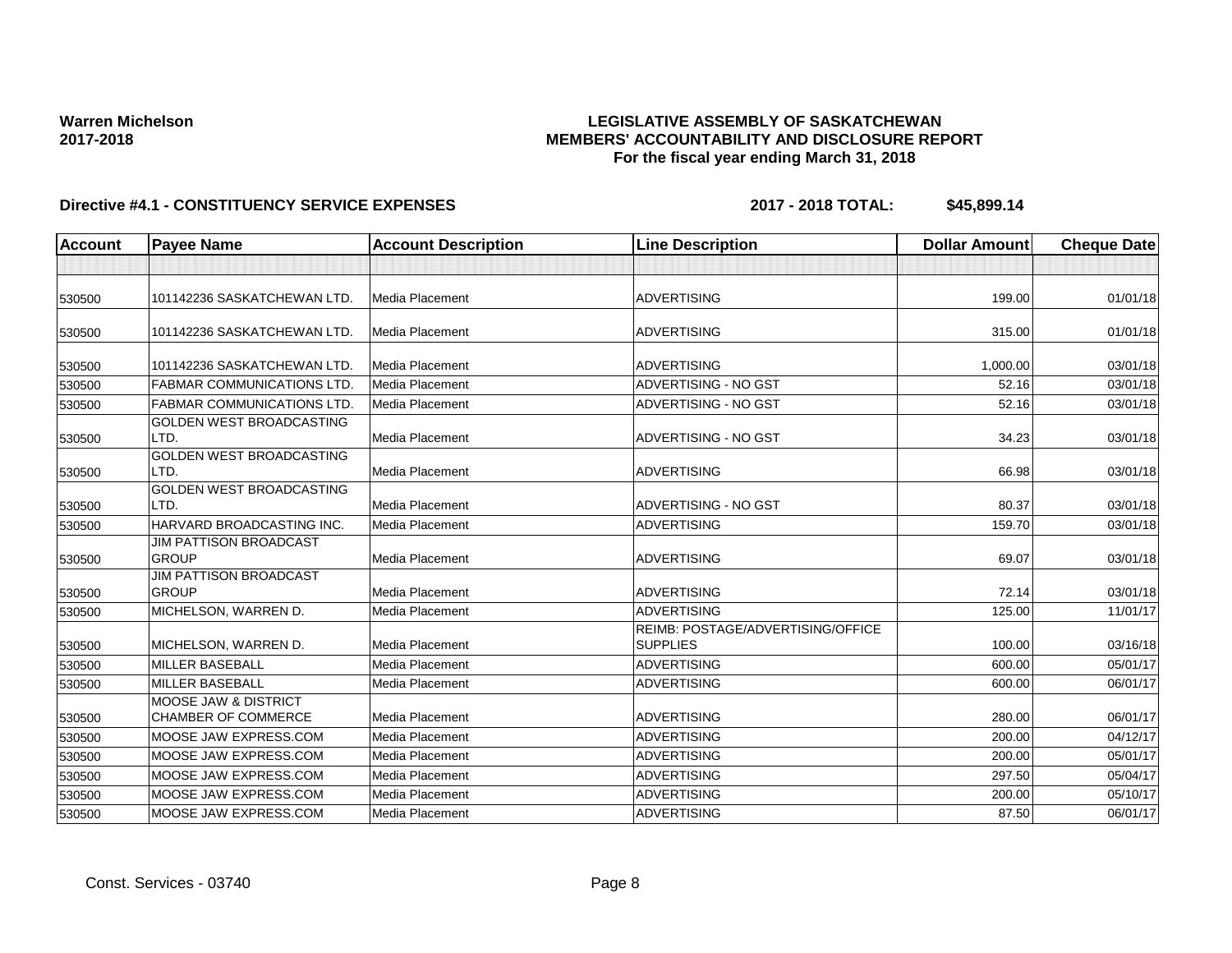### **LEGISLATIVE ASSEMBLY OF SASKATCHEWAN MEMBERS' ACCOUNTABILITY AND DISCLOSURE REPORT For the fiscal year ending March 31, 2018**

| <b>Account</b> | <b>Payee Name</b>     | <b>Account Description</b> | <b>Line Description</b> | <b>Dollar Amount</b> | <b>Cheque Date</b> |
|----------------|-----------------------|----------------------------|-------------------------|----------------------|--------------------|
|                |                       |                            |                         |                      |                    |
| 530500         | MOOSE JAW EXPRESS.COM | Media Placement            | <b>ADVERTISING</b>      | 200.00               | 06/01/17           |
| 530500         | MOOSE JAW EXPRESS.COM | Media Placement            | <b>ADVERTISING</b>      | 200.00               | 06/09/17           |
| 530500         | MOOSE JAW EXPRESS.COM | Media Placement            | <b>ADVERTISING</b>      | 200.00               | 06/21/17           |
| 530500         | MOOSE JAW EXPRESS.COM | Media Placement            | <b>ADVERTISING</b>      | 200.00               | 07/05/17           |
| 530500         | MOOSE JAW EXPRESS.COM | Media Placement            | <b>ADVERTISING</b>      | 219.00               | 08/01/17           |
| 530500         | MOOSE JAW EXPRESS.COM | Media Placement            | <b>ADVERTISING</b>      | 200.00               | 08/01/17           |
| 530500         | MOOSE JAW EXPRESS.COM | Media Placement            | <b>ADVERTISING</b>      | 200.00               | 08/02/17           |
| 530500         | MOOSE JAW EXPRESS.COM | Media Placement            | <b>ADVERTISING</b>      | 200.00               | 08/16/17           |
| 530500         | MOOSE JAW EXPRESS.COM | Media Placement            | <b>ADVERTISING</b>      | 200.00               | 09/01/17           |
| 530500         | MOOSE JAW EXPRESS.COM | Media Placement            | <b>ADVERTISING</b>      | 200.00               | 09/13/17           |
| 530500         | MOOSE JAW EXPRESS.COM | Media Placement            | <b>ADVERTISING</b>      | 495.00               | 10/01/17           |
| 530500         | MOOSE JAW EXPRESS.COM | Media Placement            | <b>ADVERTISING</b>      | 200.00               | 10/01/17           |
| 530500         | MOOSE JAW EXPRESS.COM | Media Placement            | <b>ADVERTISING</b>      | 200.00               | 10/11/17           |
| 530500         | MOOSE JAW EXPRESS.COM | Media Placement            | <b>ADVERTISING</b>      | 200.00               | 11/01/17           |
| 530500         | MOOSE JAW EXPRESS.COM | Media Placement            | <b>ADVERTISING</b>      | 149.00               | 11/08/17           |
| 530500         | MOOSE JAW EXPRESS.COM | Media Placement            | <b>ADVERTISING</b>      | 200.00               | 11/08/17           |
| 530500         | MOOSE JAW EXPRESS.COM | Media Placement            | <b>ADVERTISING</b>      | 295.00               | 12/01/17           |
| 530500         | MOOSE JAW EXPRESS.COM | Media Placement            | <b>ADVERTISING</b>      | 200.00               | 12/01/17           |
| 530500         | MOOSE JAW EXPRESS.COM | Media Placement            | <b>ADVERTISING</b>      | 200.00               | 12/06/17           |
| 530500         | MOOSE JAW EXPRESS.COM | Media Placement            | <b>ADVERTISING</b>      | 200.00               | 01/01/18           |
| 530500         | MOOSE JAW EXPRESS.COM | Media Placement            | <b>ADVERTISING</b>      | 249.00               | 01/01/18           |
| 530500         | MOOSE JAW EXPRESS.COM | Media Placement            | <b>ADVERTISING</b>      | 200.00               | 02/01/18           |
| 530500         | MOOSE JAW EXPRESS.COM | Media Placement            | <b>ADVERTISING</b>      | 200.00               | 02/01/18           |
| 530500         | MOOSE JAW EXPRESS.COM | Media Placement            | <b>ADVERTISING</b>      | 200.00               | 03/01/18           |
| 530500         | MOOSE JAW EXPRESS.COM | Media Placement            | <b>ADVERTISING</b>      | 200.00               | 03/01/18           |
| 530500         | MOOSE JAW EXPRESS.COM | Media Placement            | <b>ADVERTISING</b>      | 249.50               | 03/01/18           |
| 530500         | MOOSE JAW EXPRESS.COM | Media Placement            | <b>ADVERTISING</b>      | 1,500.00             | 03/01/18           |
| 530500         | MOOSE JAW EXPRESS.COM | Media Placement            | <b>ADVERTISING</b>      | 99.00                | 03/01/18           |
| 530500         | MOOSE JAW EXPRESS.COM | Media Placement            | <b>ADVERTISING</b>      | 200.00               | 03/01/18           |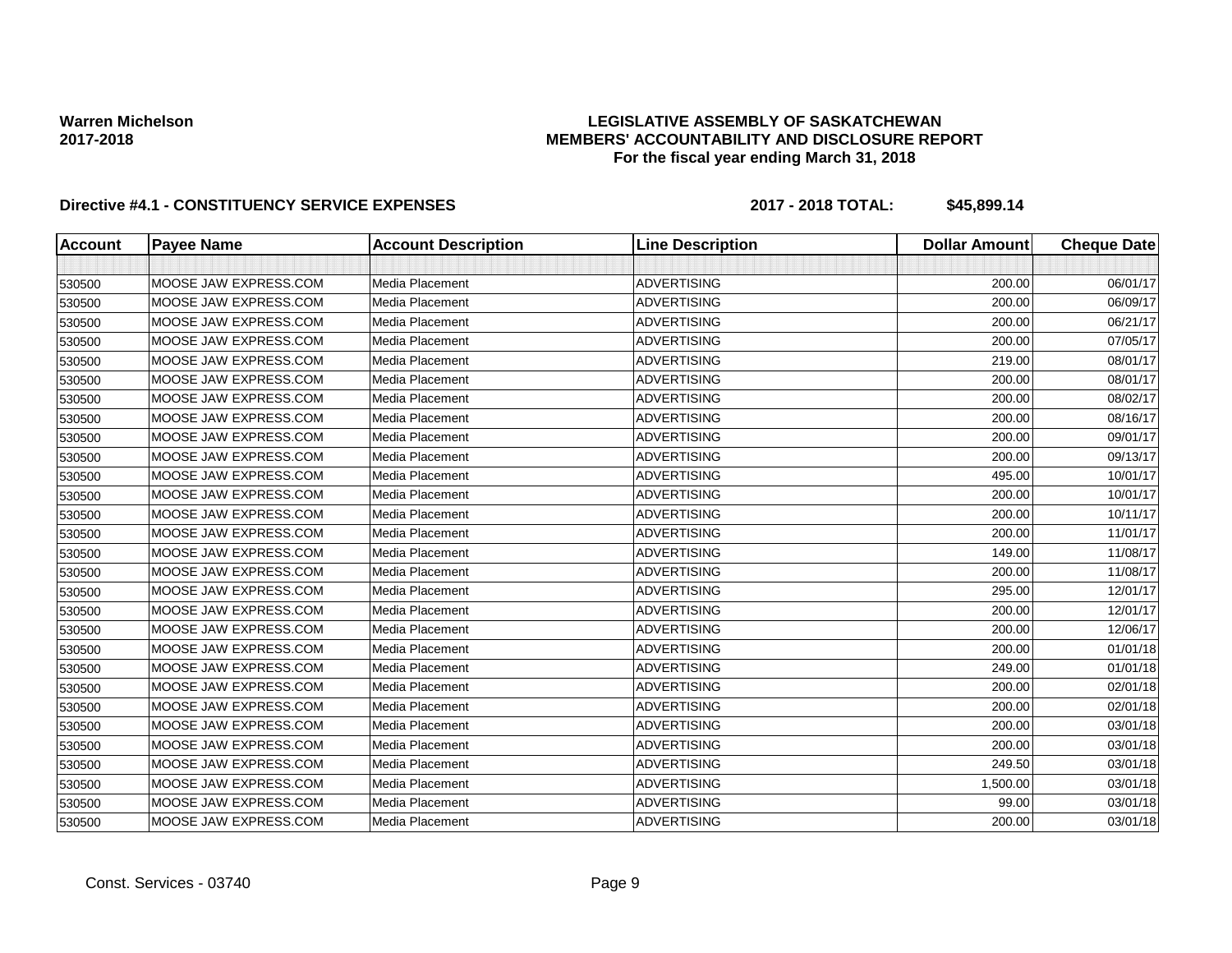### **LEGISLATIVE ASSEMBLY OF SASKATCHEWAN MEMBERS' ACCOUNTABILITY AND DISCLOSURE REPORT For the fiscal year ending March 31, 2018**

| <b>Account</b> | <b>Payee Name</b>                              | <b>Account Description</b> | <b>Line Description</b> | <b>Dollar Amount</b> | <b>Cheque Date</b> |
|----------------|------------------------------------------------|----------------------------|-------------------------|----------------------|--------------------|
|                |                                                |                            |                         |                      |                    |
| 530500         | MOOSE JAW EXPRESS.COM                          | Media Placement            | <b>ADVERTISING</b>      | 99.00                | 03/14/18           |
| 530500         | MOOSE JAW EXPRESS.COM                          | Media Placement            | <b>ADVERTISING</b>      | 200.00               | 03/14/18           |
| 530500         | MOOSE JAW EXPRESS.COM                          | <b>Media Placement</b>     | <b>ADVERTISING</b>      | 200.00               | 03/28/18           |
| 530500         | MOOSE JAW TIER 1 HOCKEY INC.                   | Media Placement            | <b>ADVERTISING</b>      | 3,000.00             | 10/01/17           |
| 530500         | RAWLCO RADIO LTD.                              | Media Placement            | <b>ADVERTISING</b>      | 116.65               | 03/01/18           |
| 530500         | RAWLCO RADIO LTD.                              | Media Placement            | <b>ADVERTISING</b>      | 76.74                | 03/01/18           |
| 530500         | RAWLCO RADIO LTD.                              | Media Placement            | <b>ADVERTISING</b>      | 76.74                | 03/01/18           |
| 530500         | RAWLCO RADIO LTD.                              | Media Placement            | <b>ADVERTISING</b>      | 104.37               | 03/01/18           |
| 530500         | STAR NEWS PUBLISHING INC.                      | Media Placement            | ADVERTISING - NO GST    | 9.52                 | 05/01/17           |
| 530500         | <b>STAR NEWS PUBLISHING INC.</b>               | Media Placement            | ADVERTISING - NO GST    | 9.52                 | 05/01/17           |
| 530500         | <b>STAR NEWS PUBLISHING INC.</b>               | Media Placement            | ADVERTISING - NO GST    | 9.52                 | 05/01/17           |
| 530500         | <b>STAR NEWS PUBLISHING INC.</b>               | Media Placement            | ADVERTISING - NO GST    | 9.52                 | 05/01/17           |
| 530500         | <b>STAR NEWS PUBLISHING INC.</b>               | Media Placement            | ADVERTISING - NO GST    | 9.52                 | 05/01/17           |
| 530500         | <b>STAR NEWS PUBLISHING INC.</b>               | Media Placement            | ADVERTISING - NO GST    | 9.52                 | 05/01/17           |
| 530500         | <b>STAR NEWS PUBLISHING INC.</b>               | Media Placement            | ADVERTISING - NO GST    | 9.52                 | 05/01/17           |
| 530500         | <b>STAR NEWS PUBLISHING INC.</b>               | Media Placement            | ADVERTISING - NO GST    | 100.00               | 05/01/17           |
| 530500         | <b>STAR NEWS PUBLISHING INC.</b>               | Media Placement            | ADVERTISING - NO GST    | 9.52                 | 05/01/17           |
| 530500         | <b>STAR NEWS PUBLISHING INC.</b>               | Media Placement            | <b>ADVERTISING</b>      | 125.00               | 07/01/17           |
| 530500         | STAR NEWS PUBLISHING INC.                      | Media Placement            | <b>ADVERTISING</b>      | 110.50               | 11/01/17           |
| 530500         | <b>STAR NEWS PUBLISHING INC.</b>               | Media Placement            | <b>ADVERTISING</b>      | 110.50               | 11/01/17           |
| 530500         | <b>STAR NEWS PUBLISHING INC.</b>               | Media Placement            | <b>ADVERTISING</b>      | 110.00               | 11/01/17           |
| 530500         | STAR NEWS PUBLISHING INC.                      | Media Placement            | <b>ADVERTISING</b>      | 55.00                | 11/10/17           |
| 530500         | <b>STAR NEWS PUBLISHING INC.</b>               | Media Placement            | <b>ADVERTISING</b>      | 450.00               | 12/06/17           |
| 530500         | STAR NEWS PUBLISHING INC.                      | Media Placement            | <b>ADVERTISING</b>      | 450.00               | 03/01/18           |
| 530500         | STAR NEWS PUBLISHING INC.                      | Media Placement            | <b>ADVERTISING</b>      | (450.00)             | 03/26/18           |
| 530500         | <b>WESTERN PRODUCER</b><br><b>PUBLICATIONS</b> | Media Placement            | <b>ADVERTISING</b>      | 87.57                | 03/07/18           |
| 530800         | GRAND VALLEY PRESS (MJ) LTD.                   | <b>Publications</b>        | <b>CALENDARS</b>        | 1,844.35             | 12/04/17           |
| 530900         | <b>ELLENS ON MAIN</b>                          | <b>Promotional Items</b>   | POINSETTIAS - NO GST    | 286.10               | 12/13/17           |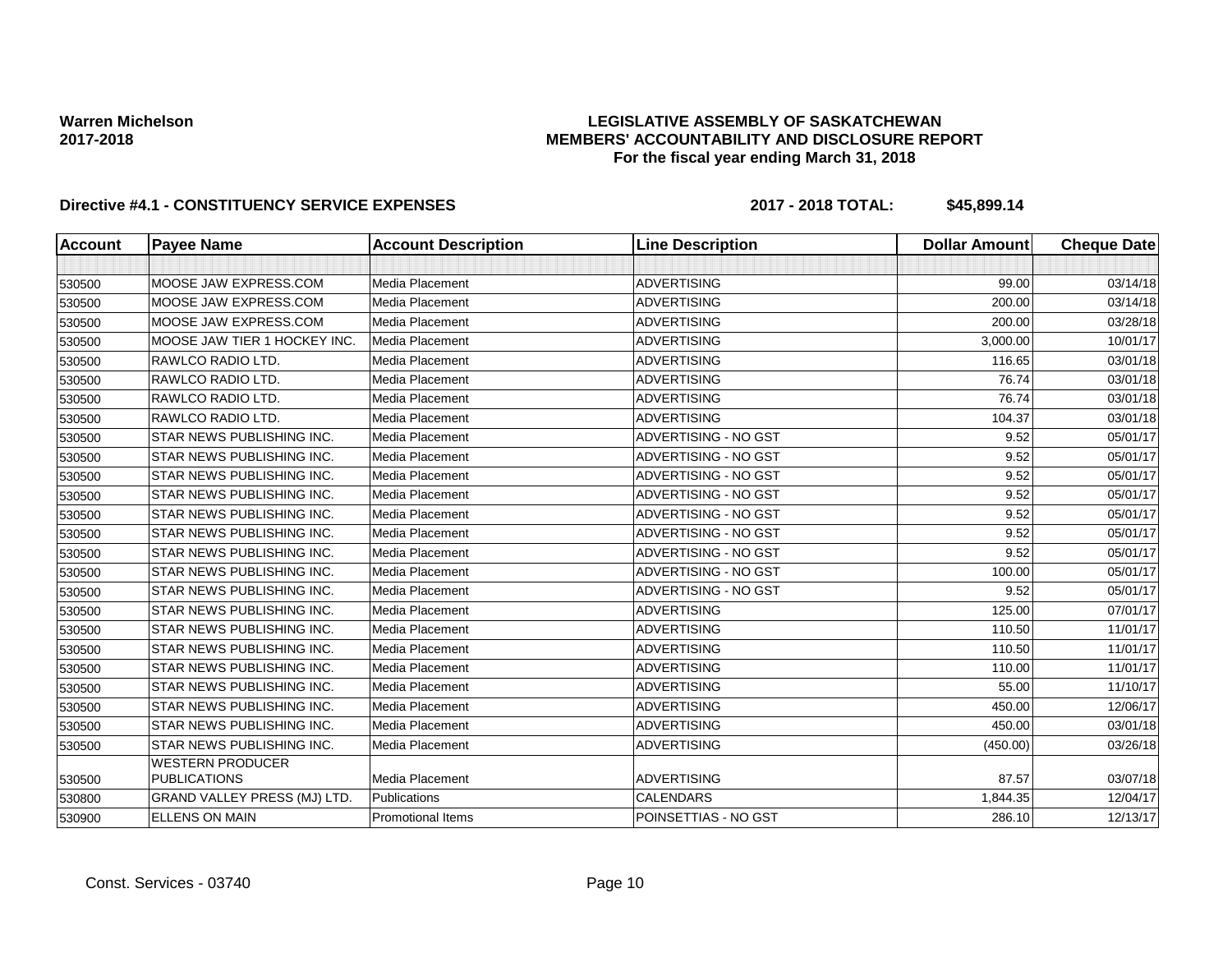### **LEGISLATIVE ASSEMBLY OF SASKATCHEWAN MEMBERS' ACCOUNTABILITY AND DISCLOSURE REPORT For the fiscal year ending March 31, 2018**

| <b>Account</b> | <b>Payee Name</b>                   | <b>Account Description</b>                                        | <b>Line Description</b>                             | <b>Dollar Amount</b> | <b>Cheque Date</b> |
|----------------|-------------------------------------|-------------------------------------------------------------------|-----------------------------------------------------|----------------------|--------------------|
|                |                                     |                                                                   |                                                     |                      |                    |
| 530900         | <b>EVANS FLORIST LTD.</b>           | <b>Promotional Items</b>                                          | FLORAL ARRANGEMENT - NO GST                         | 80.51                | 07/01/17           |
| 530900         | <b>EVANS FLORIST LTD.</b>           | <b>Promotional Items</b>                                          | <b>FLORAL ARRANGEMENT</b>                           | 84.80                | 07/01/17           |
| 530900         | <b>EVANS FLORIST LTD.</b>           | <b>Promotional Items</b>                                          | <b>FLORAL ARRANGEMENT</b>                           | 85.21                | 10/04/17           |
| 530900         | EVANS FLORIST LTD.                  | <b>Promotional Items</b>                                          | <b>FLORAL ARRANGEMENT</b>                           | 295.26               | 01/01/18           |
| 530900         | <b>EVANS FLORIST LTD.</b>           | <b>Promotional Items</b>                                          | <b>FLORAL ARRANGEMENT</b>                           | 100.00               | 01/01/18           |
| 530900         | <b>EVANS FLORIST LTD.</b>           | <b>Promotional Items</b>                                          | <b>FLORAL ARRANGEMENT</b>                           | 100.00               | 01/02/18           |
| 530900         | <b>EVANS FLORIST LTD.</b>           | <b>Promotional Items</b>                                          | <b>FLORAL ARRANGEMENT</b>                           | 100.00               | 03/13/18           |
| 530900         | <b>EVANS FLORIST LTD.</b>           | <b>Promotional Items</b>                                          | <b>FLORAL ARRANGEMENT</b>                           | 100.00               | 03/20/18           |
| 530900         | <b>FLAG SHOP</b>                    | <b>Promotional Items</b>                                          | <b>SASKATCHEWAN FLAGS</b>                           | 317.79               | 09/01/17           |
| 530900         | <b>GRAND VALLEY PRESS (MJ) LTD.</b> | <b>Promotional Items</b>                                          | <b>CHRISTMAS CARDS</b>                              | 333.58               | 12/13/17           |
| 530900         | MICHELSON, WARREN D.                | <b>Promotional Items</b>                                          | <b>REIMB: SYMPATHY CARDS</b>                        | 24.42                | 06/22/17           |
| 530900         | TREASURE HOUSE IMPORTS LTD.         | <b>Promotional Items</b>                                          | <b>SASK PINS</b>                                    | 412.50               | 09/01/17           |
| 542000         | <b>BOOTS, ROSALIE</b>               | Travel                                                            | C.A. TRAVEL OCTOBER 5, 2017                         | 70.67                | 11/01/17           |
| 542000         | HATFIELD, JUDY L                    | Travel                                                            | C.A. TRAVEL JANUARY 18, 2018                        | 30.00                | 02/01/18           |
| 543201         | <b>LEGISLATIVE FOOD SERVICE</b>     | Deputy Minister/Ministry Head Business<br>Expenses - Refreshments | <b>STUDENT DRINKS</b>                               | 37.10                | 06/01/17           |
| 543201         | LEGISLATIVE FOOD SERVICE            | Deputy Minister/Ministry Head Business<br>Expenses - Refreshments | <b>STUDENT DRINKS</b>                               | 38.16                | 12/01/17           |
| 550200         | MICHELSON, WARREN D.                | Books, Mags and Ref Materials                                     | REIMB: TIMES-HERALD SUB.                            | 164.05               | 11/18/17           |
| 555000         | <b>CORPORATE EXPRESS</b>            | Other Material and Supplies                                       | <b>MISC &amp; OFFICE SUPPLIES</b>                   | 228.58               | 02/01/18           |
| 555000         | HATFIELD, JUDY L                    | Other Material and Supplies                                       | OFFICE SUPPLIES                                     | 19.94                | 06/01/17           |
| 555000         | L & I ELECTRIC LTD.                 | Other Material and Supplies                                       | LAMP - NO GST                                       | 34.73                | 11/03/17           |
| 555000         | L & I ELECTRIC LTD.                 | Other Material and Supplies                                       | LAMP - NO GST                                       | (34.73)              | 12/13/17           |
| 555000         | MICHELSON, WARREN D.                | Other Material and Supplies                                       | <b>REIMB: MISC &amp; OFFICE SUPPLIES</b>            | 104.16               | 04/17/17           |
| 555000         | MICHELSON, WARREN D.                | Other Material and Supplies                                       | <b>REIMB: BOTTLED WATER</b>                         | 6.00                 | 05/01/17           |
| 555000         | MICHELSON, WARREN D.                | Other Material and Supplies                                       | REIMB: MISC & OFFICE SUPPLIES                       | 44.17                | 06/02/17           |
| 555000         | MICHELSON, WARREN D.                | Other Material and Supplies                                       | REIMB: BOTTLED WATER/MISC OFFICE<br><b>SUPPLIES</b> | 44.87                | 06/15/17           |
| 555000         | MICHELSON, WARREN D.                | Other Material and Supplies                                       | <b>REIMB: OFFICE SUPPLIES</b>                       | 36.64                | 06/16/17           |
| 555000         | MICHELSON, WARREN D.                | Other Material and Supplies                                       | <b>REIMB: BOTTLED WATER</b>                         | 6.00                 | 07/07/17           |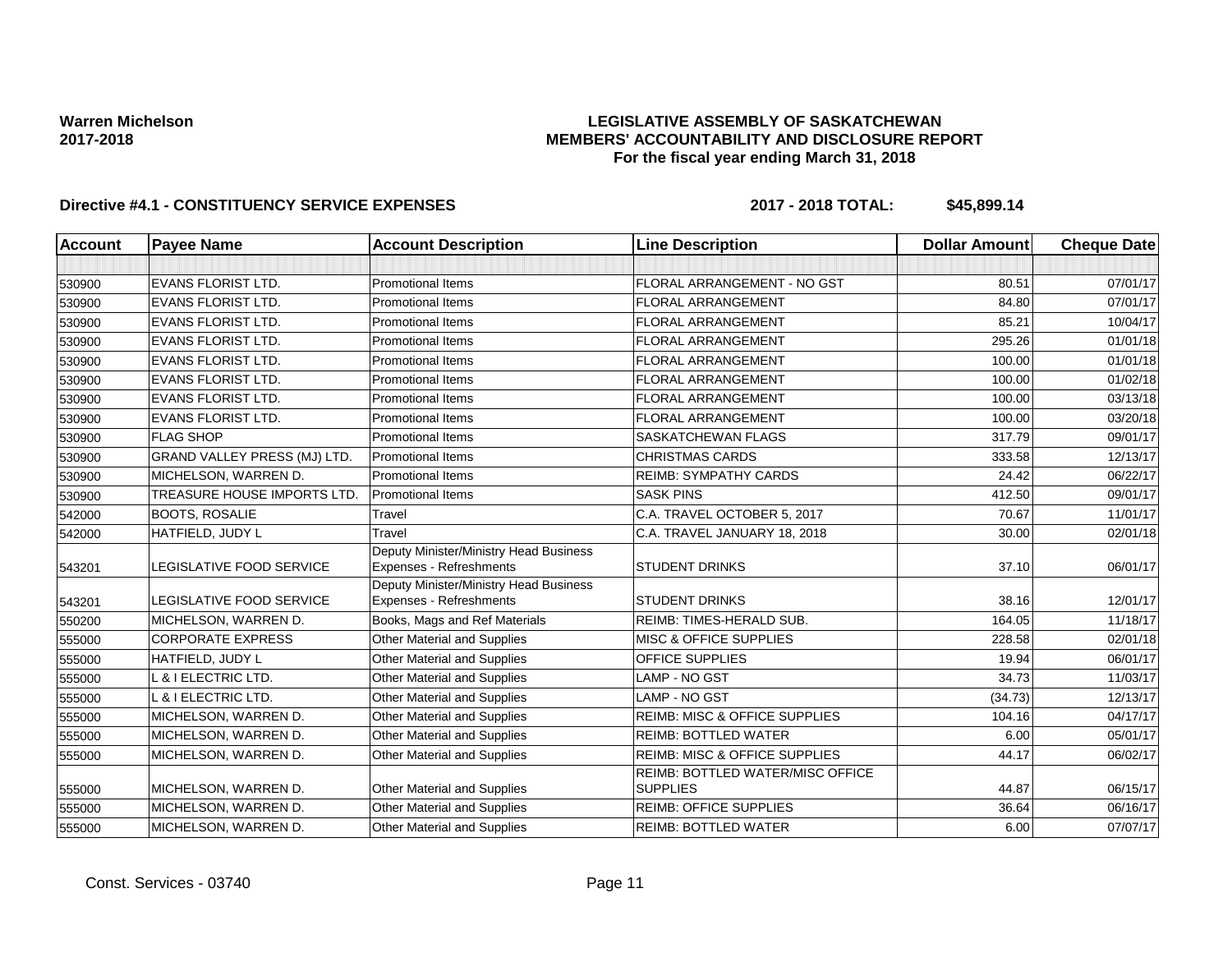### **LEGISLATIVE ASSEMBLY OF SASKATCHEWAN MEMBERS' ACCOUNTABILITY AND DISCLOSURE REPORT For the fiscal year ending March 31, 2018**

| <b>Account</b> | <b>Payee Name</b>                              | <b>Account Description</b>           | <b>Line Description</b>                   | <b>Dollar Amount</b> | <b>Cheque Date</b> |
|----------------|------------------------------------------------|--------------------------------------|-------------------------------------------|----------------------|--------------------|
|                |                                                |                                      |                                           |                      |                    |
| 555000         | MICHELSON, WARREN D.                           | <b>Other Material and Supplies</b>   | <b>REIMB: OFFICE SUPPLIES</b>             | 19.96                | 08/02/17           |
| 555000         | MICHELSON, WARREN D.                           | Other Material and Supplies          | <b>REIMB: MISC. &amp; OFFICE SUPPLIES</b> | 120.30               | 09/01/17           |
| 555000         | MICHELSON, WARREN D.                           | <b>Other Material and Supplies</b>   | <b>REIMB: POSTAGE/BOTTLED WATER</b>       | 6.00                 | 10/16/17           |
| 555000         | MICHELSON, WARREN D.                           | Other Material and Supplies          | <b>REIMB: BOTTLED WATER</b>               | 22.00                | 11/02/17           |
| 555000         | MICHELSON, WARREN D.                           | <b>Other Material and Supplies</b>   | <b>REIMB: LAMP</b>                        | 36.37                | 12/01/17           |
| 555000         | MICHELSON, WARREN D.                           | Other Material and Supplies          | <b>BOTTLED WATER</b>                      | 6.00                 | 01/01/18           |
| 555000         | MICHELSON, WARREN D.                           | Other Material and Supplies          | <b>REIMB: OFFICE SUPPLIES</b>             | 2.83                 | 03/01/18           |
| 555000         | MICHELSON, WARREN D.                           | Other Material and Supplies          | <b>BOTTLED WATER</b>                      | 18.00                | 03/05/18           |
|                |                                                |                                      | REIMB: POSTAGE/ADVERTISING/OFFICE         |                      |                    |
| 555000         | MICHELSON, WARREN D.                           | <b>Other Material and Supplies</b>   | <b>SUPPLIES</b>                           | 58.43                | 03/16/18           |
| 555000         | MICHELSON, WARREN D.                           | <b>Other Material and Supplies</b>   | <b>REIMB: BOTTLED WATER</b>               | 6.00                 | 03/23/18           |
| 555000         | MICHELSON, WARREN D.                           | Other Material and Supplies          | <b>REIMB: PHONE ACCESSORY</b>             | 38.84                | 03/31/18           |
| 555000         | PRAIRIE MOBILE<br><b>COMMUNICATIONS</b>        | <b>Other Material and Supplies</b>   | PHONE CASE - NO GST                       | 37.09                | 02/01/18           |
| 555000         | <b>PRAIRIE MOBILE</b><br><b>COMMUNICATIONS</b> | <b>Other Material and Supplies</b>   | RTV - W. MICHELSON - PHONE CASE           | (37.09)              | 03/31/18           |
| 555000         | <b>SECURTEK MONITORING</b><br>SOLUTIONS INC.   | Other Material and Supplies          | <b>SECURITY SYSTEM BATTERY</b>            | 26.50                | 08/11/17           |
| 564300         | E-Z-TECH COMPUTERS INC.                        | Computer Hardware - Exp.             | <b>ACER COMPUTER</b>                      | 827.79               | 05/05/17           |
| 564300         | E-Z-TECH COMPUTERS INC.                        | Computer Hardware - Exp.             | SOFTWARE - NO GST                         | 70.00                | 01/01/18           |
| 565200         | MICHELSON, WARREN D.                           | Office Furniture and Equipment - Exp | REIMB: SYLVANIA 32" TV                    | 234.59               | 04/01/17           |
| 565200         | MICHELSON, WARREN D.                           | Office Furniture and Equipment - Exp | <b>REIMB: MINI FRIDGE</b>                 | 177.59               | 05/01/17           |
| 565200         | MICHELSON, WARREN D.                           | Office Furniture and Equipment - Exp | <b>REIMB: TWIN RIB MAT</b>                | 159.00               | 08/01/17           |
| 588950         |                                                |                                      | Prepaid Expense Adjustment                | (833.30)             | 03/31/18           |
| 588950         |                                                |                                      | Prepaid Expense Adjustment                | 692.30               | 04/01/17           |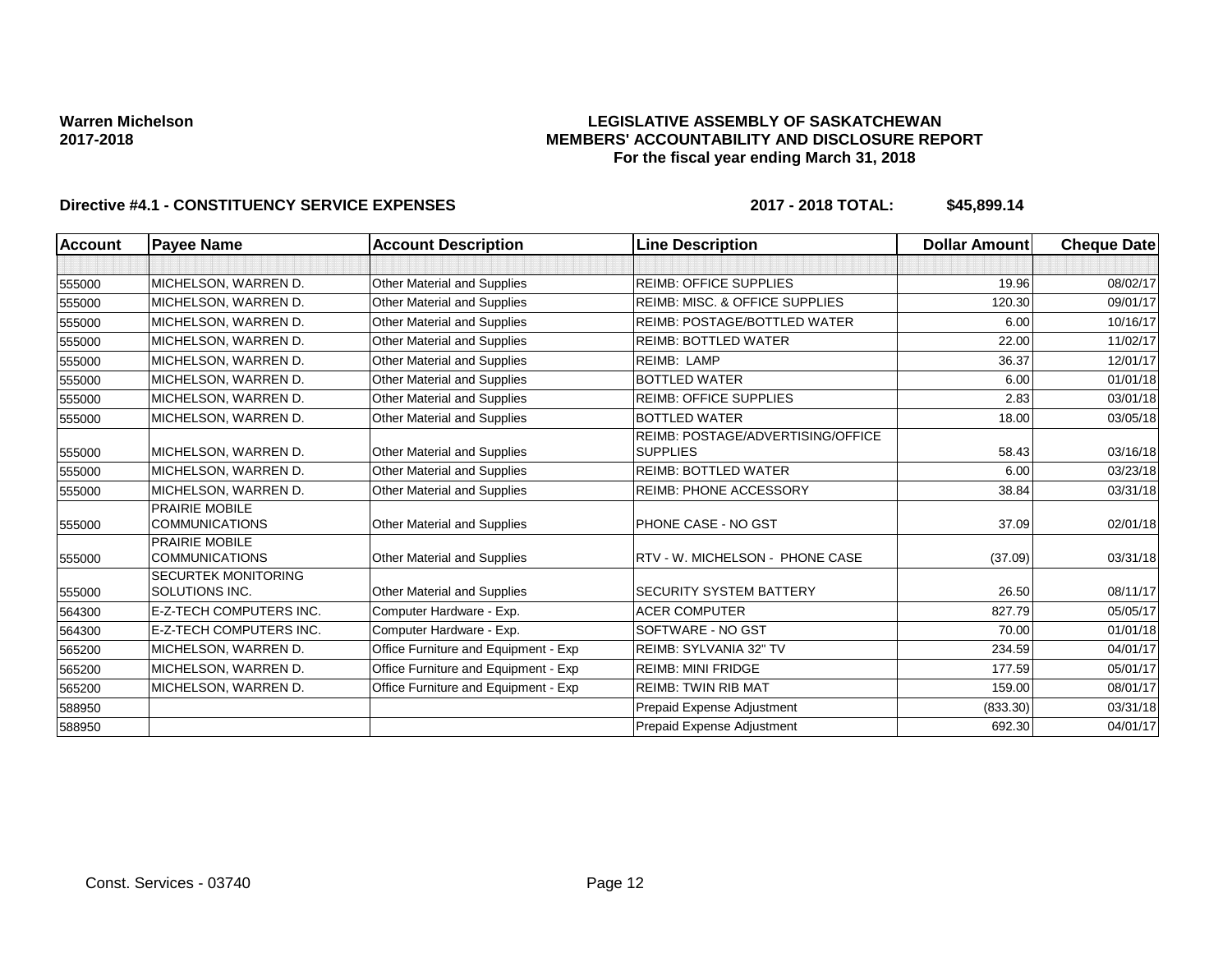### **LEGISLATIVE ASSEMBLY OF SASKATCHEWAN MEMBERS' ACCOUNTABILITY AND DISCLOSURE REPORT For the fiscal year ending March 31, 2018**

# Directive #6 - CONSTITUENCY ASSISTANT EXPENSES 2017 - 2018 TOTAL: \$60,623.04

| <b>Account</b> | <b>Payee Name</b>        | <b>Account Description</b> | <b>Dollar Amount</b> | <b>Cheque Date</b> |
|----------------|--------------------------|----------------------------|----------------------|--------------------|
|                |                          |                            |                      |                    |
| 513000         | HATFIELD, JUDY L         | Out-of-Scope Permanent     | 2894.92              | 04/11/17           |
| 513000         | HATFIELD, JUDY L         | Out-of-Scope Permanent     | $-2,894.92$          | 04/11/17           |
| 513000         | HATFIELD, JUDY L         | Out-of-Scope Permanent     | 1960                 | 04/25/17           |
| 513000         | HATFIELD, JUDY L         | Out-of-Scope Permanent     | 1960                 | 05/09/17           |
| 513000         | HATFIELD, JUDY L         | Out-of-Scope Permanent     | 1,960.00             | 05/24/17           |
| 513000         | HATFIELD, JUDY L         | Out-of-Scope Permanent     | 1,960.00             | 06/06/17           |
| 513000         | HATFIELD, JUDY L         | Out-of-Scope Permanent     | 1,960.00             | 06/20/17           |
| 513000         | HATFIELD, JUDY L         | Out-of-Scope Permanent     | 1,960.00             | 07/05/17           |
| 513000         | HATFIELD, JUDY L         | Out-of-Scope Permanent     | 1960                 | 07/18/17           |
| 513000         | HATFIELD, JUDY L         | Out-of-Scope Permanent     | 1,764.00             | 08/01/17           |
| 513000         | HATFIELD, JUDY L         | Out-of-Scope Permanent     | 1,960.00             | 08/15/17           |
| 513000         | HATFIELD, JUDY L         | Out-of-Scope Permanent     | 1,960.00             | 08/29/17           |
| 513000         | HATFIELD, JUDY L         | Out-of-Scope Permanent     | 1,764.00             | 09/12/17           |
| 513000         | HATFIELD, JUDY L         | Out-of-Scope Permanent     | 1,764.00             | 09/26/17           |
| 513000         | HATFIELD, JUDY L         | Out-of-Scope Permanent     | 1960                 | 10/11/17           |
| 513000         | HATFIELD, JUDY L         | Out-of-Scope Permanent     | 1,960.00             | 10/24/17           |
| 513000         | HATFIELD, JUDY L         | Out-of-Scope Permanent     | 1,764.00             | 11/07/17           |
| 513000         | HATFIELD, JUDY L         | Out-of-Scope Permanent     | 1,848.00             | 11/21/17           |
| 513000         | HATFIELD, JUDY L         | Out-of-Scope Permanent     | 1960                 | 12/05/17           |
| 513000         | HATFIELD, JUDY L         | Out-of-Scope Permanent     | 1,960.00             | 12/19/17           |
| 513000         | HATFIELD, JUDY L         | Out-of-Scope Permanent     | 1,848.00             | 01/03/18           |
| 513000         | HATFIELD, JUDY L         | Out-of-Scope Permanent     | 1960                 | 01/16/18           |
| 513000         | HATFIELD, JUDY L         | Out-of-Scope Permanent     | 1960                 | 02/01/18           |
| 513000         | HATFIELD, JUDY L         | Out-of-Scope Permanent     | 1,960.00             | 02/13/18           |
| 513000         | HATFIELD, JUDY L         | Out-of-Scope Permanent     | 1,960.00             | 03/01/18           |
| 513000         | HATFIELD, JUDY L         | Out-of-Scope Permanent     | 1,960.00             | 03/13/18           |
| 513000         | HATFIELD, JUDY L         | Out-of-Scope Permanent     | 1960                 | 03/27/18           |
| 513000         | HATFIELD, JUDY L         | Out-of-Scope Permanent     | 1,176.00             | 04/10/18           |
| 514000         | <b>BOOTS, ROSALIE R.</b> | Casual/Term                | 399.65               | 04/11/17           |